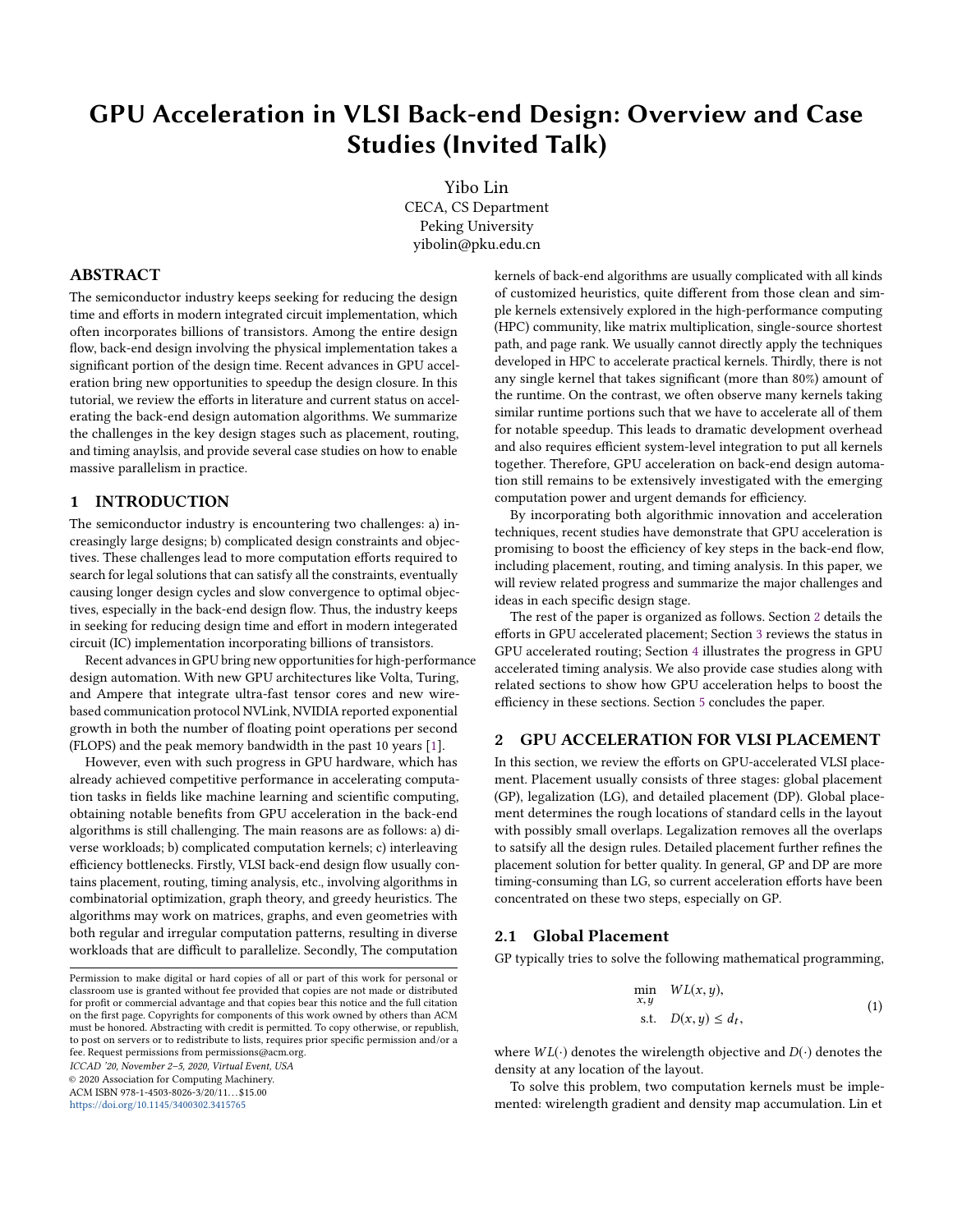<span id="page-1-1"></span>

el propose two efficient kernel implementations for wirelength gradient and density map computation on GPU [\[2\]](#page-3-3). There are several works exploring GPU-accelerated GP based on different placement algorithms, e.g., [\[3\]](#page-3-4) based on mPL6 [\[4\]](#page-3-5) (15× speedup), [\[5,](#page-3-6) [6\]](#page-3-7) based on TimerWolf (2−5× speedup), DREAMPlace [\[7\]](#page-3-8) based on eplace/RePlAce [\[8\]](#page-3-9) (30 − 40× speedup). Most works have been focusing on pure wirelength minimization and recent DREAMPlace [\[7\]](#page-3-8) has an option to consider routability with feedback from external routers as well. All these efforts can achieve promising speedup with almost no quality degradation. While GP is a step suitable for GPU acceleration, it has not yet been a standard practice as the placement algorithms keep evolving, and the overhead of implementing algorithms on both CPU and GPU is high. To tackle this problem, DREAMPlace [\[7\]](#page-3-8) introduces deep learning toolkit PyTorch [\[9\]](#page-3-10) to develop placement engines. As Figure [1](#page-1-1) shows, these toolkits wrap low-level operators that can run on multiple platforms and decouple the high-level algorithm implementation from the low-level operator acceleration. Thus, developing placement engines upon such toolkits can naturally achieve multiplatform support and high efficiency.

#### 2.2 Detailed Placement

DP is a critical step for incremental optimization. In advanced technology nodes, as the design closure becomes more difficult, DP can be invoked many times for optimization of various objectives. Typical DP algorithms often follow greedy local search procedures, involving combinatorial optimizations and graph algorithms, which are in general hard to parallelize. Meanwhile, DP usually consists of many different algorithms with completely discrepant procedures, so there is almost no generic way for acceleration. Hence, the efforts on accelerating DP are much less than GP and rather fragmented.

Recently, Dhar et al accelerate the dynamic programming kernels in a row-based interleaving algorithm [\[11\]](#page-3-11), originally from [\[12\]](#page-3-12). The key idea is to fill a 3D dynamic programming table in parallel and they demonstrate 7× speedup over 20-thread CPU implementation.

We further present systematic acceleration of DP algorithms, ABCD-Place [\[13\]](#page-3-13), covering widely used DP algorithms, i.e., global swap, independent set matching, and local reordering. We overcome the challenge of lack of parallelism in DP by exploiting batched execution of cells physically or logically far away from each other. For example, in global swap, we can simultaneously compute the costs of swap candidate cells located at different regions; in independent set matching,

<span id="page-1-2"></span>

Figure 2: Steps for batch-based independent set matching [\[13\]](#page-3-13). (a) Maximal independent set extraction. (b) Independent set partitioning. (c) Batched bipartite matching.

we extract an independent set of cells from the entire netlist, which is, in other words, logically apart from each other, so that we can solve bipartite assignment independently; in local reordering, we simultaneously permute sequences of cells at different placement rows that do not share common nets. Figure [2](#page-1-2) provides a concrete view on making the independent set matching algorithm parallelizable. In the first step, we perform maximal independent set extraction to the entire circuit netlist; this step can be solved with parallel Blelloch's algorithms [\[14\]](#page-3-14). In the second step, we partition the independent set to group cells physically closing to each other; this step can be solved with parallel k-means clustering. In the last step, we can solve each bipartite matching independently with parallel auction algorithm [\[15\]](#page-3-15). Eventually, more than 15× speedup can be achieved over single-thread CPU on million-size designs without quality degradation, while the speedup from the 20-thread CPU implementation saturates at 2 − 5×. Although we design the algorithms with similar intuitions for acceleration, the actual implementations are completely different, requiring high development efforts; e.g., the lines of source code for DP is much more than that for GP [\[7\]](#page-3-8). This is probably one of the reasons why there lack efforts on DP acceleration. So far, all the published works on DP acceleration are still pure wirelength-driven.

#### <span id="page-1-0"></span>3 GPU ACCELERATION FOR VLSI ROUTING

Routing is known as the most time-consuming step in the back-end design flow. Due to its complexity, modern routing is usually divided into global routing and detailed routing at different granularity, while the kernel routing algrithms are mostly based on maze routing.

Exploiting GPU for routing has several challenges: a) lack of parallelism for each net; b) divergence of computation patterns between nets; c) huge random memory access. As most nets are local, the overhead of exploring parallel single-net routing is high due to its lack of parallelism. However, the existence of large nets makes it timeconsuming to route with only a single thread. Such heterogeneity of nets also leads to quite different computation patterns at runtime, causing high synchronization overhead. As routing is conducted on large graphs or grids, poor memory locality often brings overhead in the efficiency as well. In the literature, GPU acceleration on both FPGA and ASIC routing has been investigated.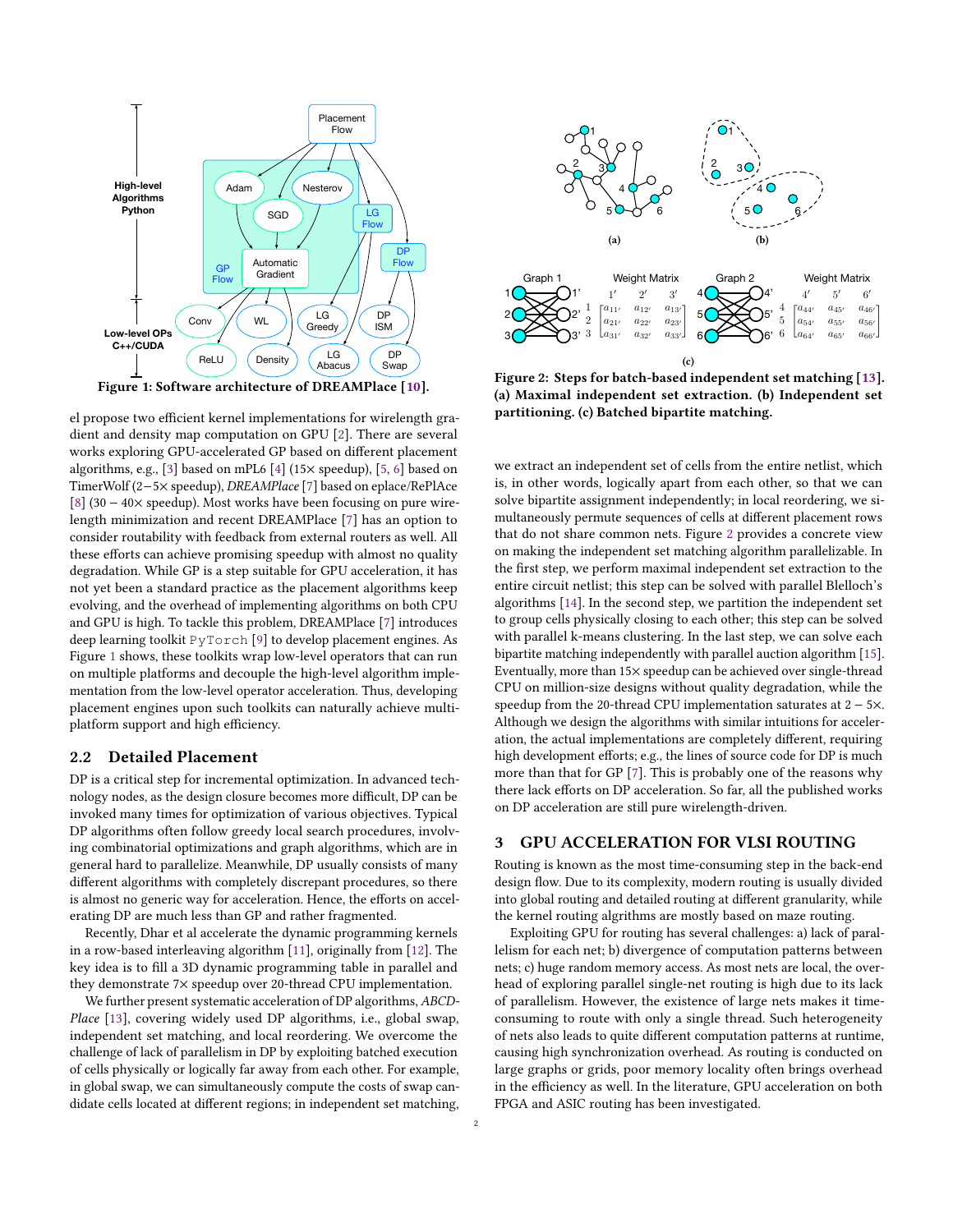<span id="page-2-1"></span>

Figure 3: Net decomposition to increase the parallelism [\[19\]](#page-3-16).

# 3.1 FPGA Routing

FPGA routing essentially tries to find disjoint paths on a routing resource graph. Shen et al propose the first GPU-accelerated FPGA routing leveraging GPU-friendly single-source shortest path (SSSP) kernels [\[16,](#page-3-17) [17\]](#page-3-18). Instead of using the Dijkstra or A\* search algorithm, they adopt the Bellman-Ford algorithm, which is suitable for massive parallelization on GPU. To increase the parallelism, they also limit the search bounding boxes such that nets with bounding boxes apart from each other can be routed in parallel. With both single-net and multinet parallelism, they demonstrate 21× speedup over the sequential VPR router [\[18\]](#page-3-19).

# 3.2 ASIC Routing

ASIC routing is different from FPGA routing, as it works on grids instead of graphs, and the design rules are more complicated. Han et al develop a GPU-accelerated global router [\[19\]](#page-3-16) and compare with an efficient router NCTUgr 2.0 [\[20\]](#page-3-20) on CPU. By decomposing the multi-pin nets into 2-pin nets, as shown in Figure [3,](#page-2-1) they increase the parallelism and simplify the routing of the each net. Eventually, they achieve <sup>2</sup>.<sup>5</sup> <sup>−</sup> <sup>3</sup>.9<sup>×</sup> speedup with 2.5% wirelength degradation. They later improve the scheduling strategy for net-level concurrency and GPU implementation of the maze routing algorithm [\[21\]](#page-3-21), achieving <sup>4</sup>.0<sup>×</sup> speedup with 1% wirelength degradation compared with another academic router NTHU-Route 2.0 [\[22\]](#page-3-22). So far, we have not seen any work that can achieve significant speedup without any quality loss, for making GPU acceleration even faster than distributed CPU computing is nontrivial. Meanwhile, there is no acceleration work considering complicated design rules in detailed routing yet.

# <span id="page-2-0"></span>4 GPU ACCELERATION FOR TIMING ANALYSIS

Timing analysis is a ubiquitous step in both front-end and back-end design. It is frequently invoked to guide timing optimization. The runtime characteristics of timing analysis in the back-end flow are different from that in the front-end. In back-end design, computing interconnet delays takes quite much time, since physical wiring needs to be considered. Current efforts on GPU-accelerated timing analysis mostly lie in static timing analysis (STA) and statistical STA (SSTA).

# 4.1 Static Timing Analysis

In static timing analysis, timing engines need to accomplish a series of tasks: net delay computation, cell delay computation, and timing propagation. Net delay can be computed from the RC tree of each net with parasitics extracted from routing solutions. Cell delay is

<span id="page-2-2"></span>

<span id="page-2-3"></span>Figure 4: Runtime breakdown for OpenTimer to compute full timing on a million-gate circuit using 40 CPUs [\[23\]](#page-3-23).



Figure 5: Overall taskflow of the GPU-accelerated STA [\[23\]](#page-3-23).

<span id="page-2-4"></span>

usually computed from lookup tables (LUTs) given the input slews and load capacitance of each cell. Timing propagation finishes the computation of arrival time (w. forward propagation), required arrival time (w. backward propagation), and slack. It needs to be noted that the computation patterns of slews and load capacitance are similar to that of the forward propagation.

Recent works have investigated LUT-based cell delay computation and timing propagation on both ASIC and FPGA [\[24,](#page-3-24) [25\]](#page-3-25), while net delays are not considered and levelization is done on CPU. Our study on the state-of-the-art open-source timing engine OpenTimer [\[26\]](#page-3-26) reveals that these two accelerated steps are not actually the runtime bottleneck [\[23\]](#page-3-23), as shown in Figure [4.](#page-2-2) Net delay computation and levelization take more than 90% of the total runtime in a full timing analysis. Therefore, we propose acceleration techniques for net delay computation considering Elmore delay models with precomputed